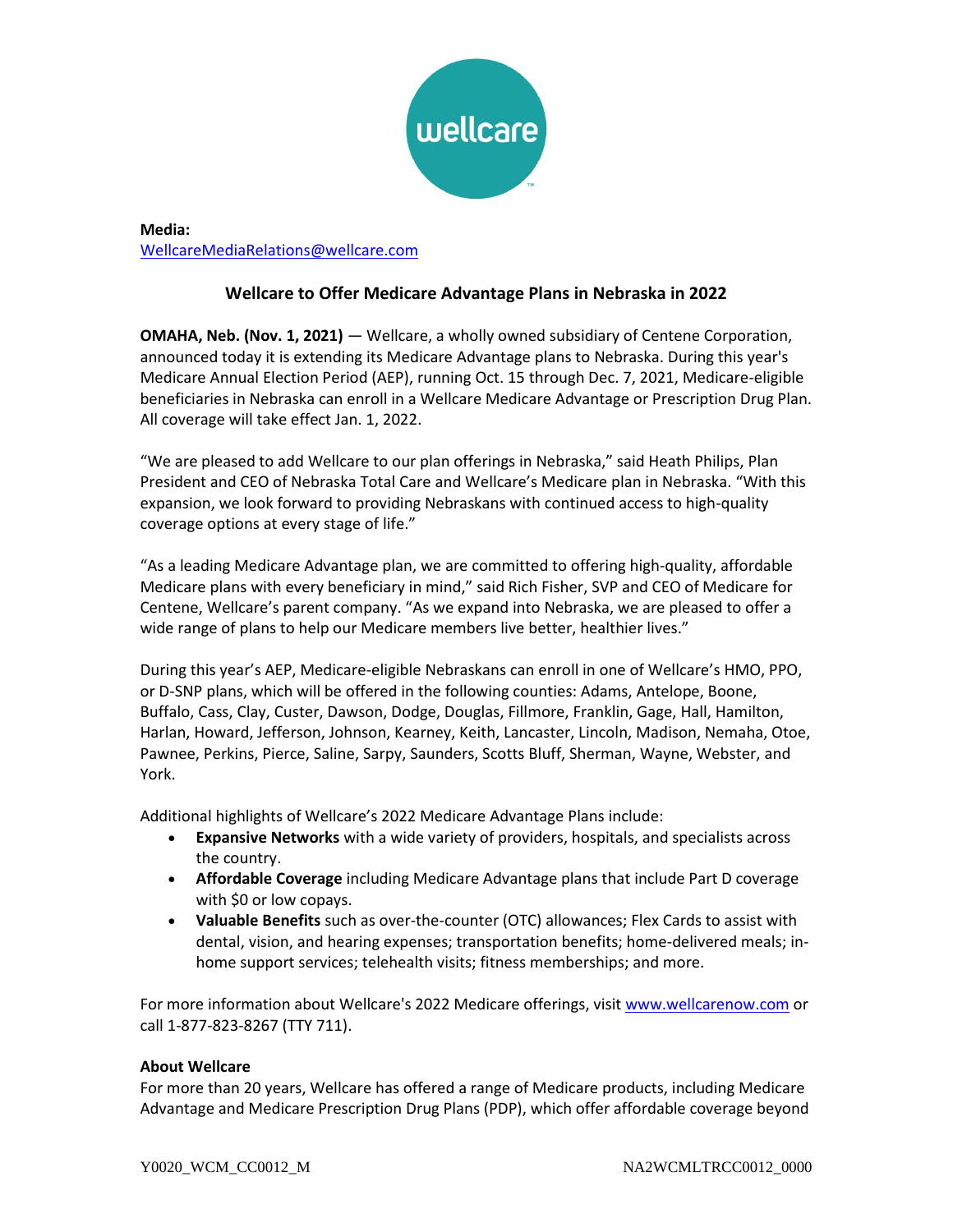

Original Medicare. Today, the company offers benefits with every Medicare beneficiary in mind, such as dental, hearing and vision services; Flex Cards to assist with co-pays; transportation services; telehealth visits; wellness and fitness programs; in-home support services; and special supplemental benefits for the chronically ill. Wellcare is a wholly owned subsidiary of Centene Corporation, a leading multi-national healthcare enterprise committed to transforming the health of the community, one person at a time. Beginning Jan. 1, 2022, Centene's Medicare brands, including Allwell, Health Net, Fidelis Care, Trillium Advantage, 'Ohana Health Plan, and TexanPlus will transition to the Wellcare brand. For more information about Wellcare, visit [www.wellcare.com](http://www.wellcare.com/) and follow them o[n Facebook.](https://www.facebook.com/WellcareMedicare)

## **About Nebraska Total Care**

Nebraska Total Care is a managed care plan that provides health insurance in Nebraska. Established in 2017, Nebraska Total Care exists to improve the health of its members through focused, compassionate and coordinated care. Nebraska Total Care is a wholly-owned subsidiary of Centene Corporation, a diversified, multi-national healthcare enterprise. For more information, visit [www.nebraskatotalcare.com.](http://www.nebraskatotalcare.com/)

## **About Centene Corporation**

Centene Corporation, a Fortune 25 company, is a leading multi-national healthcare enterprise that is committed to helping people live healthier lives. The Company takes a local approach – with local brands and local teams – to provide fully integrated, high-quality, and cost-effective services to government-sponsored and commercial healthcare programs, focusing on underinsured and uninsured individuals. Centene offers affordable and high-quality products to nearly 1 in 15 individuals across the nation, including Medicaid and Medicare members (including Medicare Prescription Drug Plans) as well as individuals and families served by the Health Insurance Marketplace, the TRICARE program, and individuals in correctional facilities. The Company also serves several international markets, and contracts with other healthcare and commercial organizations to provide a variety of specialty services focused on treating the whole person. Centene focuses on long-term growth and the development of its people, systems and capabilities so that it can better serve its members, providers, local communities, and government partners.

Centene uses its investor relations website to publish important information about the Company, including information that may be deemed material to investors. Financial and other information about Centene is routinely posted and is accessible on Centene's investor relations website, [https://investors.centene.com/.](https://investors.centene.com/)

### **Forward-Looking Statements**

*All statements, other than statements of current or historical fact, contained in this press release are forward-looking statements. Without limiting the foregoing, forward-looking statements often use words such as "believe," "anticipate," "plan," "expect," "estimate," "intend," "seek," "target," "goal," "may," "will," "would," "could," "should," "can," "continue" and other similar words or expressions (and the negative thereof). Centene (the Company, our, or we) intends such*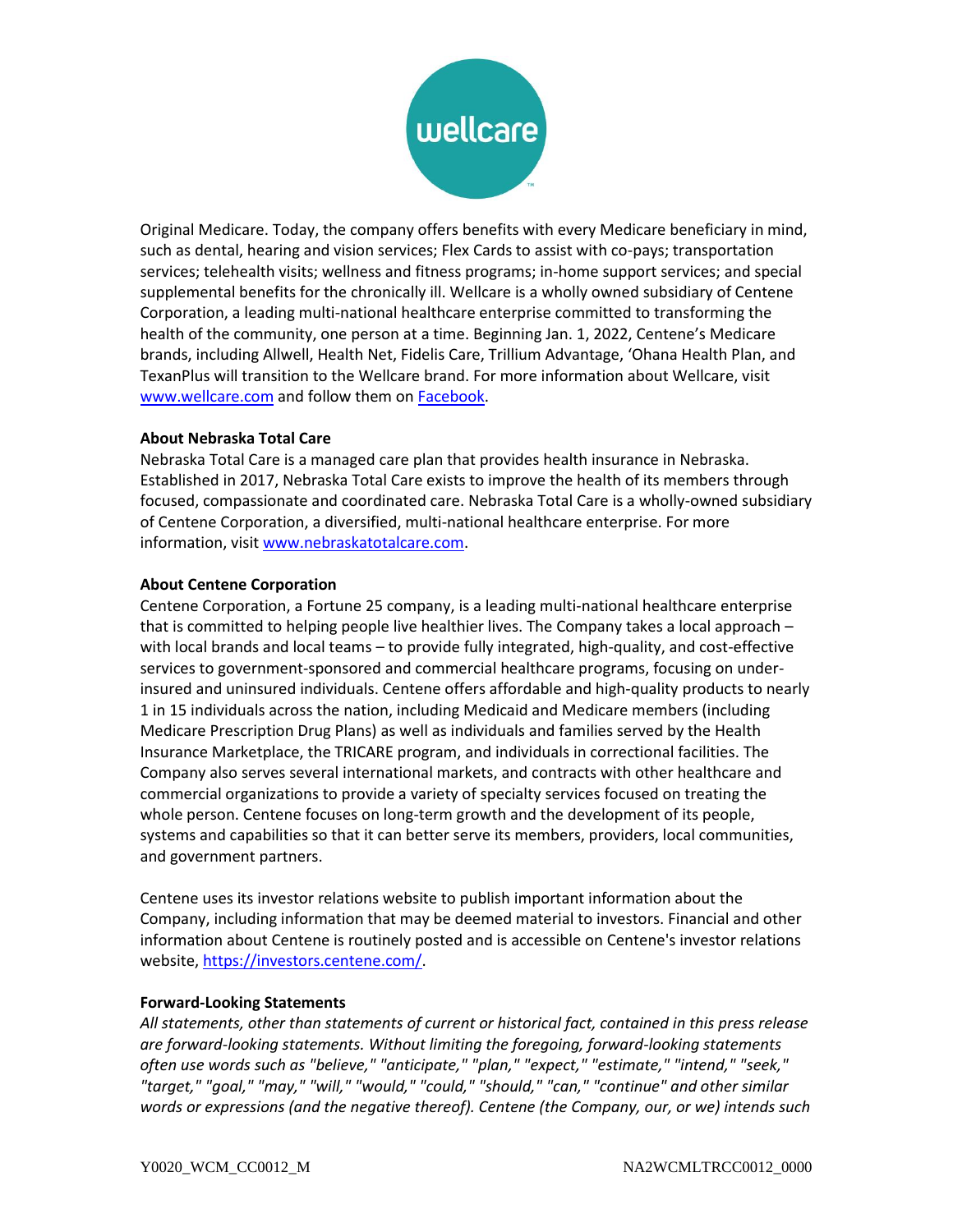

*forward-looking statements to be covered by the safe-harbor provisions for forward-looking statements contained in the Private Securities Litigation Reform Act of 1995, and we are including this statement for purposes of complying with these safe-harbor provisions. In particular, these statements include, without limitation, statements about our future operating or financial performance, market opportunity, growth strategy, competition, expected activities in completed and future acquisitions, including statements about the impact of our proposed acquisition of Magellan Health (the Magellan Acquisition), our completed acquisition of WellCare Health Plans, Inc. (WellCare and such acquisition, the WellCare Acquisition), other recent and future acquisitions, investments, the adequacy of our available cash resources and our settlements with Ohio and Mississippi to resolve claims and/or allegations made by those states with regard to past practices at Envolve Pharmacy Solutions, Inc. (Envolve), as our pharmacy benefits manager (PBM) subsidiary, and other possible future claims and settlements related to the past practices at Envolve and our ability to settle claims with other states within the reserve estimate we have recorded and on other acceptable terms, or at all. These forwardlooking statements reflect our current views with respect to future events and are based on numerous assumptions and assessments made by us in light of our experience and perception of historical trends, current conditions, business strategies, operating environments, future developments and other factors we believe appropriate. By their nature, forward-looking statements involve known and unknown risks and uncertainties and are subject to change because they relate to events and depend on circumstances that will occur in the future, including economic, regulatory, competitive and other factors that may cause our or our industry's actual results, levels of activity, performance or achievements to be materially different from any future results, levels of activity, performance or achievements expressed or implied by these forward-looking statements. These statements are not guarantees of future performance and are subject to risks, uncertainties and assumptions. All forward-looking statements included in this press release are based on information available to us on the date hereof. Except as may be otherwise required by law, we undertake no obligation to update or revise the forward-looking statements included in this press release, whether as a result of new information, future events or otherwise, after the date hereof. You should not place undue reliance on any forward-looking statements, as actual results may differ materially from projections, estimates, or other forward-looking statements due to a variety of important factors, variables and events including, but not limited to: the impact of COVID-19 on global markets, economic conditions, the healthcare industry and our results of operations and the response by governments and other third parties; the risk that regulatory or other approvals required for the Magellan Acquisition may be delayed or not obtained or are subject to unanticipated conditions that could require the exertion of management's time and our resources or otherwise have an adverse effect on us; the possibility that certain conditions to the consummation of the Magellan Acquisition will not be satisfied or completed on a timely basis and accordingly, the Magellan Acquisition may not be consummated on a timely basis or at all; uncertainty as to the expected financial performance of the combined company following completion of the Magellan Acquisition; the possibility that the expected synergies and value creation from the Magellan Acquisition or the WellCare Acquisition (or other acquired businesses) will not be realized, or will not be realized within the respective expected time*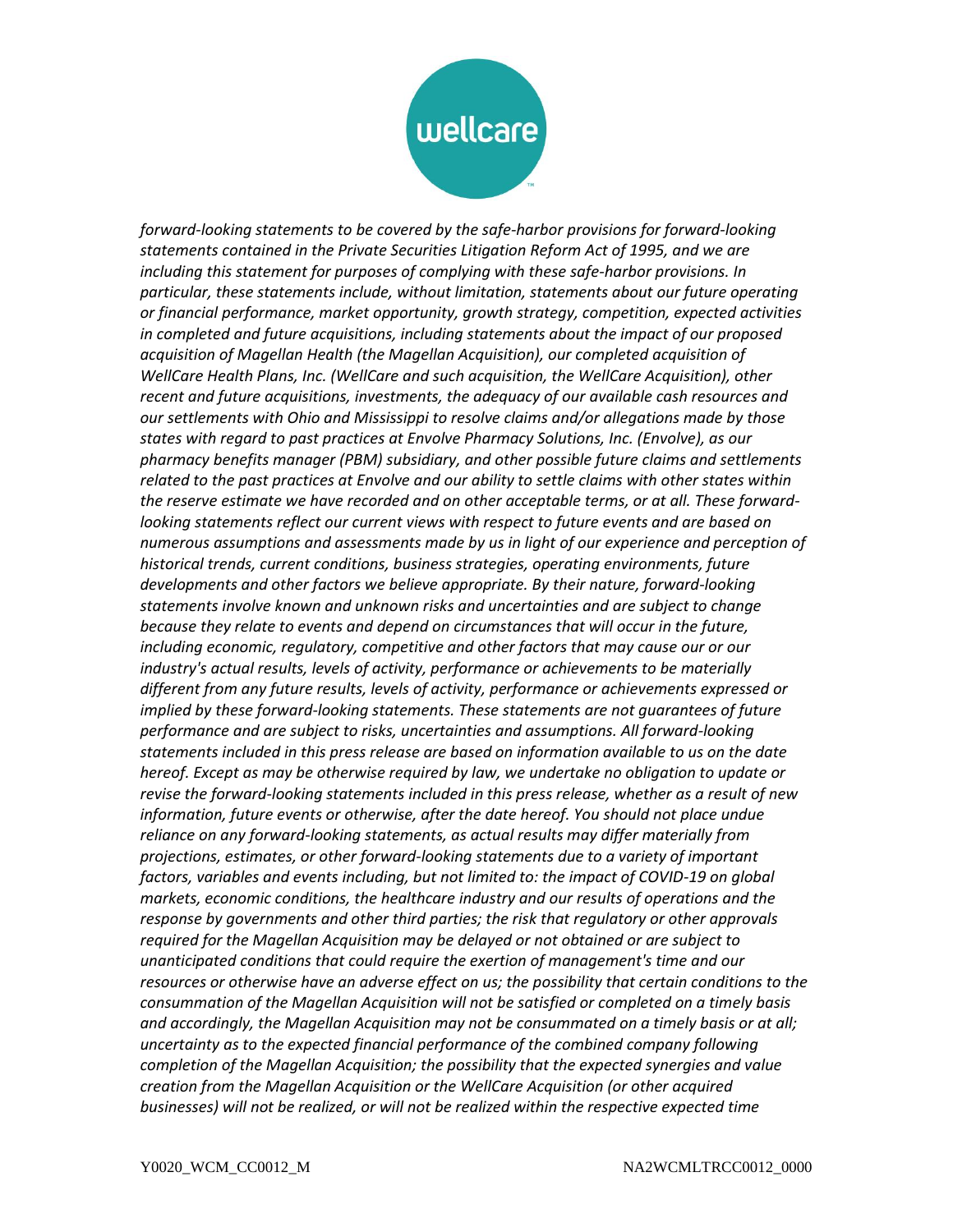

*periods; the risk that unexpected costs will be incurred in connection with the completion and/or integration of the Magellan Acquisition or that the integration of Magellan Health will be more difficult or time consuming than expected; the risk that potential litigation in connection with the Magellan Acquisition may affect the timing or occurrence of the Magellan Acquisition or result in significant costs of defense, indemnification and liability; a downgrade of the credit rating of our indebtedness; the inability to retain key personnel; disruption from the announcement, pendency, completion and/or integration of the Magellan Acquisition or from the integration of the WellCare Acquisition, or similar risks from other acquisitions we may announce or complete from time to time, including potential adverse reactions or changes to business relationships with customers, employees, suppliers or regulators, making it more difficult to maintain business and operational relationships; our ability to accurately predict and effectively manage health benefits and other operating expenses and reserves, including fluctuations in medical utilization rates due to the impact of COVID-19; competition; membership and revenue declines or unexpected trends; changes in healthcare practices, new technologies and advances in medicine; increased healthcare costs; changes in economic, political or market conditions; changes in federal or state laws or regulations, including changes with respect to income tax reform or government healthcare programs as well as changes with respect to the Patient Protection and Affordable Care Act and the Health Care and Education Affordability Reconciliation Act (collectively referred to as the ACA) and any regulations enacted thereunder that may result from changing political conditions, the new administration or judicial actions; rate cuts or other payment reductions or delays by governmental payors and other risks and uncertainties affecting our government businesses; our ability to adequately price products; tax matters; disasters or major epidemics; changes in expected contract start dates; provider, state, federal, foreign and other contract changes and timing of regulatory approval of contracts; the expiration, suspension, or termination of our contracts with federal or state governments (including, but not limited to, Medicaid, Medicare, TRICARE or other customers); the difficulty of predicting the timing or outcome of legal or regulatory proceedings or matters, including claims against our PBM business or whether additional claims, reviews or investigations relating to our PBM business will be brought by states, the federal government or shareholder litigants, or government investigations; challenges to our contract awards; cyber-attacks or other privacy or data security incidents; the exertion of management's time and our resources, and other expenses incurred and business changes required in connection with complying with the undertakings in connection with any regulatory, governmental or third party consents or approvals for acquisitions, including the Magellan Acquisition; disruption caused by significant completed and pending acquisitions making it more difficult to maintain business and operational relationships; the risk that unexpected costs will be incurred in connection with the completion and/or integration of acquisition transactions; changes in expected closing dates, estimated purchase price and accretion for acquisitions; the risk that acquired businesses will not be integrated successfully; restrictions and limitations in connection with our indebtedness; our ability to maintain or achieve improvement in the Centers for Medicare and Medicaid Services (CMS) Star ratings and maintain or achieve improvement in other quality scores in each case that can impact revenue and future growth; availability of debt and equity financing, on terms that are favorable to us; inflation; foreign currency fluctuations and risks and uncertainties discussed*